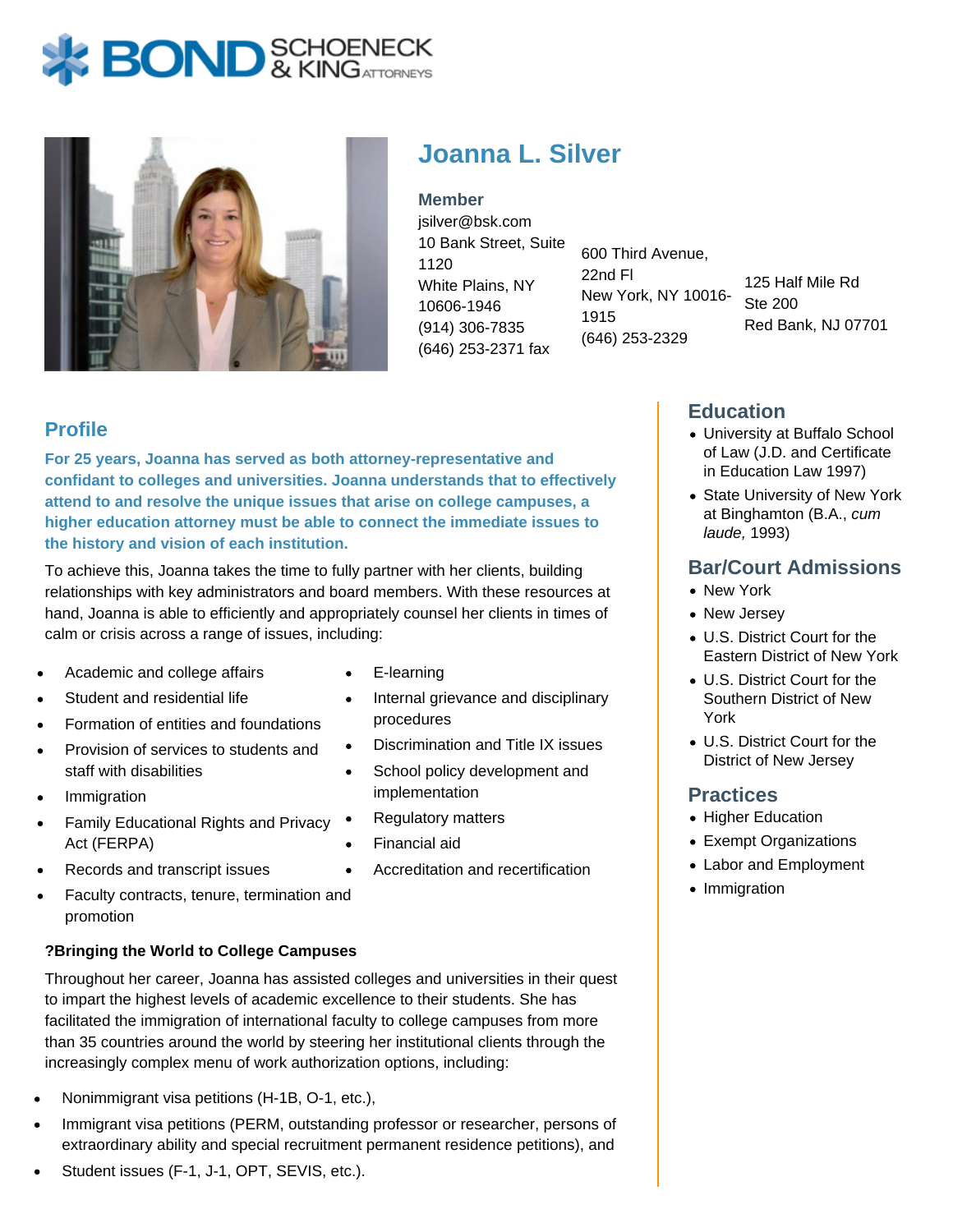

#### **Keeping Her Clients on Top**

Joanna also advises her clients in employment issues, from Form I-9 compliance to taxation issues. Joanna regularly represents clients before the New York State Division of Human Rights and the U.S. Department of Education's Office for Civil Rights. In addition, she conducts training for academic administration, faculty and staff on such issues as FERPA, business immigration, sexual harassment and board governance.

Joanna has been quoted in Crain's New York Business, Forbes and Employment Law 360. In addition, Joanna has been an invited speaker on various higher education and immigration topics at nationally attended professional conferences.

### **Honors & Affiliations**

- American Immigration Lawyers Association (AILA)
- National Association of College and University Attorneys (NACUA)

#### **Representative Matters**

- Assisted two major New York City universities with an educational affiliation prior to their eventual consolidation
- Successfully defended colleges and universities in Title IX and disability discrimination complaints and investigations before the U.S. Department of Education's Office for Civil Rights
- Conducted extensive in-house audit of client's Forms I-9 and corrected deficiencies, eventually saving the client thousands of dollars in penalty fines when they were audited by Immigration and Customs Enforcement

#### **Representative Presentations**

- The Ever-Expanding Role of the GC: Leadership, Governance, COVID & Everything in Between, NACUA Annual Conference, June 2022
- Background and Reference Checks: The Good, the Bad and the Ugly, NACUA Spring 2022 CLE Workshop, March 30, 2022
- Immigration Issues Facing Colleges and Universities in the United States, Employment Law Alliance Podcast, March 3, 2021
- COVID-19: Managing a Dynamic University Workplace in the Midst of a Pandemic Webinar, NACUA Briefing, March 26, 2020
- Immigration Law Compliance for Home Health and Hospice Providers Webinar, Home Care Association of New York State, October 30, 2019
- Current Developments in Immigration Law and the Implications for Health Care Providers, Hot Topics in Labor Law for Home Care Providers, Home Care Association Education and Research, June 13, 2019
- Hot Legal Issues in Higher Education, Higher Education Leadership Symposium, February 9, 2018
- Coming to America: Legal Issues Involved With Recruiting and Enrolling International Students, NACUA Annual Conference, June 2017
- You Say Goodbye and I Say Hello: Hot Topics in Outbound and Inbound Immigration, NACUA 2016 Spring CLE Workshop, March 2016